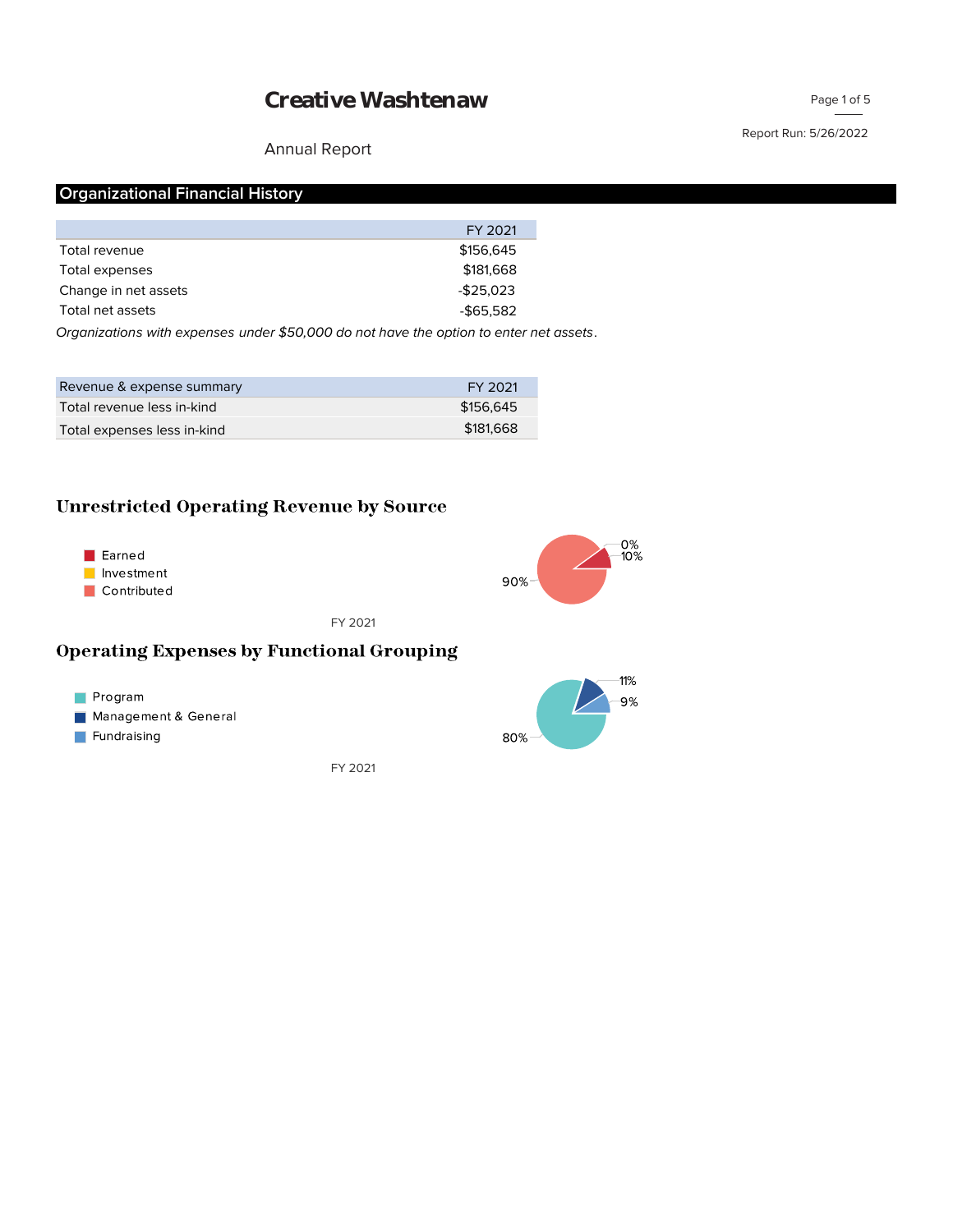## Annual Report

| <b>Workforce</b>        |         |
|-------------------------|---------|
| Number of People        | FY 2021 |
| Volunteers              | 12      |
| Independent contractors | 12      |
| Interns and apprentices |         |
| Total positions         | 25      |

| <b>Attendance</b>       |           |
|-------------------------|-----------|
|                         |           |
|                         | FY 2021   |
| <b>Total attendance</b> |           |
| Paid                    |           |
| Free                    | 1,299,511 |
| Total                   | 1,299,511 |
|                         |           |
| In-person attendance    |           |
| Paid                    |           |
| Free                    |           |
| Total                   | O         |
|                         |           |
| Digital attendance      |           |
| Paid                    |           |
| Free                    | 1,299,511 |
| Total                   | 1,299,511 |
|                         |           |

In-person attendees 18 and under

| Programs in schools        | FY 2021 |
|----------------------------|---------|
| Children served in schools |         |

red in schools Hours of instruction

### Page 2 of 5

#### Report Run: 5/26/2022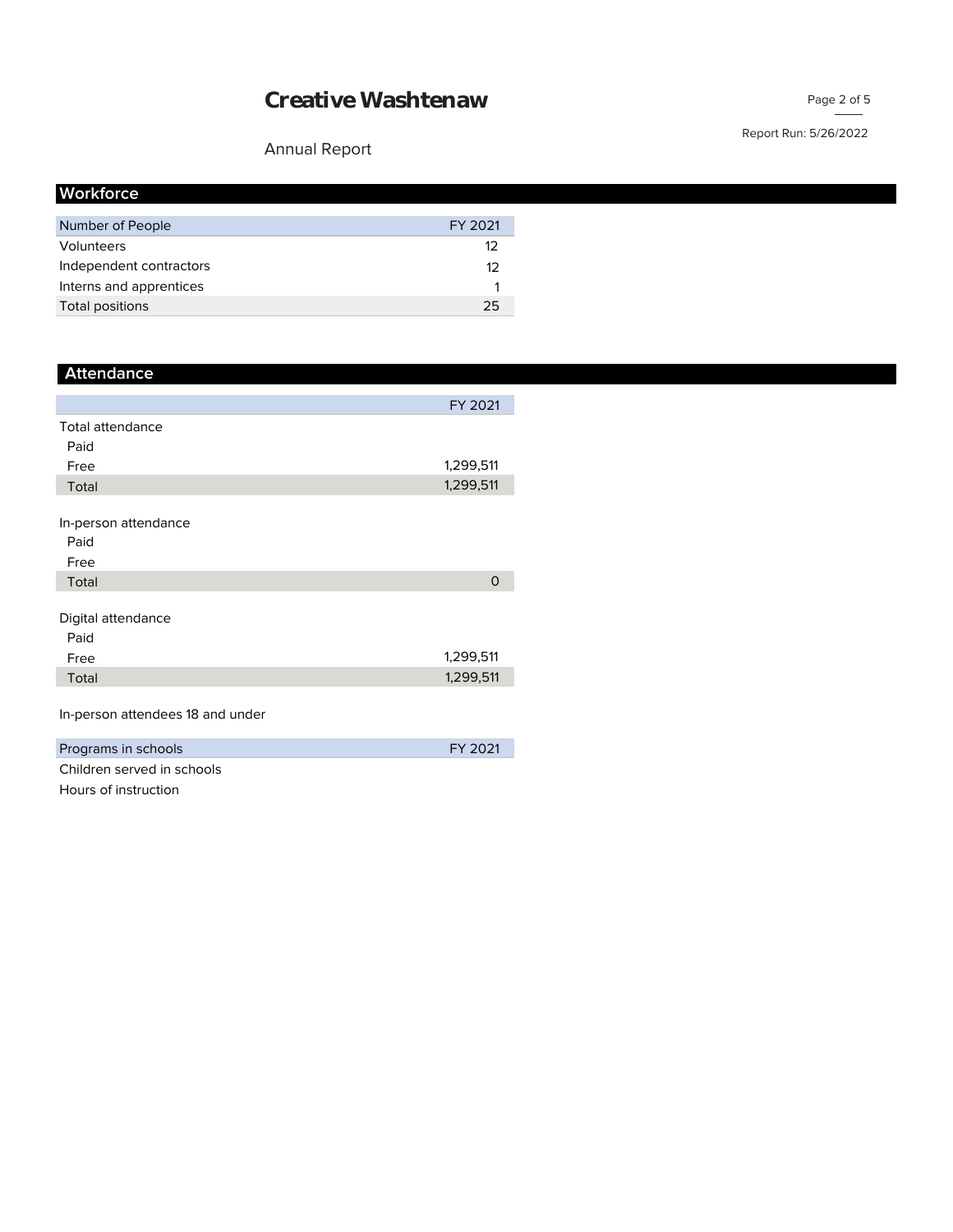#### Annual Report

# Report Run: 5/26/2022

## **Program Activity**

| In-person activity                              | FY 2021                      |                       |
|-------------------------------------------------|------------------------------|-----------------------|
|                                                 | <b>Distinct</b><br>offerings | # of times<br>offered |
| Productions (self-produced)                     |                              |                       |
| Productions (presented)                         |                              |                       |
| Classes/assemblies/other<br>programs in schools |                              |                       |
| Classes/workshops (outside of<br>schools)       | $\Omega$                     | O                     |
| Field trips/school visits                       |                              |                       |
| Guided tours                                    |                              |                       |
| Lectures                                        |                              |                       |
| Permanent exhibitions                           |                              |                       |
| Temporary exhibitions                           |                              |                       |
| Traveling exhibitions (hosted)                  |                              |                       |
| Films screened                                  |                              |                       |
| Festivals/conferences                           | Ω                            |                       |
| Readings/workshops (developing<br>works)        |                              |                       |
| Community programs (not<br>included above)      |                              |                       |
| Additional programs not listed<br>above         | 0                            | Ω                     |

*program lines. NOTE: Data entered prior to 2021 combines information about physical and digital programs. It has been included in the physical*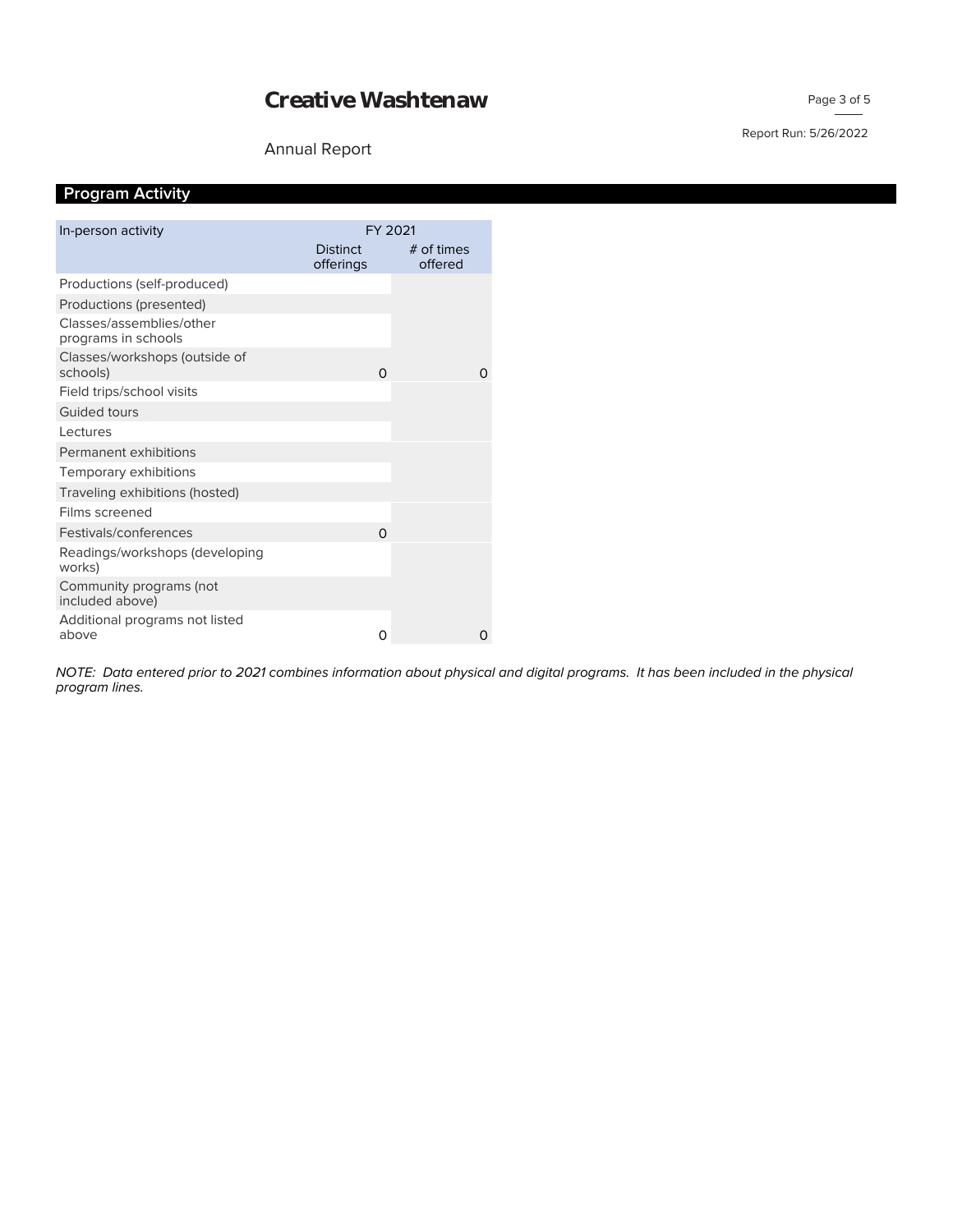#### Annual Report

#### Report Run: 5/26/2022

Page 4 of 5

## **Program Activity**

| Digital activity                                |                              | FY 2021                         |               |
|-------------------------------------------------|------------------------------|---------------------------------|---------------|
|                                                 | <b>Distinct</b><br>offerings | # times<br>digitally<br>offered | On-<br>demand |
| Productions (self-produced)                     |                              |                                 |               |
| Productions (presented)                         |                              |                                 |               |
| Classes/assemblies/other<br>programs in schools |                              |                                 |               |
| Classes/workshops (outside of<br>schools)       |                              |                                 |               |
| Field trips/school visits                       |                              |                                 |               |
| <b>Guided tours</b>                             |                              |                                 |               |
| Lectures                                        |                              |                                 |               |
| Permanent exhibitions                           |                              |                                 |               |
| Temporary exhibitions                           |                              |                                 |               |
| Traveling exhibitions (hosted)                  |                              |                                 |               |
| Films screened                                  |                              |                                 |               |
| <b>Broadcast productions</b>                    | 52                           | 264                             | 66            |
| Festivals/conferences                           |                              |                                 |               |
| Readings/workshops (developing<br>works)        |                              |                                 |               |
| Community programs (not<br>included above)      |                              |                                 |               |
| Additional programs not listed<br>above         |                              |                                 |               |

*program lines. NOTE: Data entered prior to 2021 combines information about physical and digital programs. It has been included in the physical* 

| Digital activity financials | FY 2021   |                                                |
|-----------------------------|-----------|------------------------------------------------|
|                             | Total     | Associated with<br>digital program<br>delivery |
| Earned revenue              | \$15,800  | \$13,000                                       |
| Contributed revenue         | \$140,825 |                                                |
| Operating expense           | \$181,668 | \$0                                            |